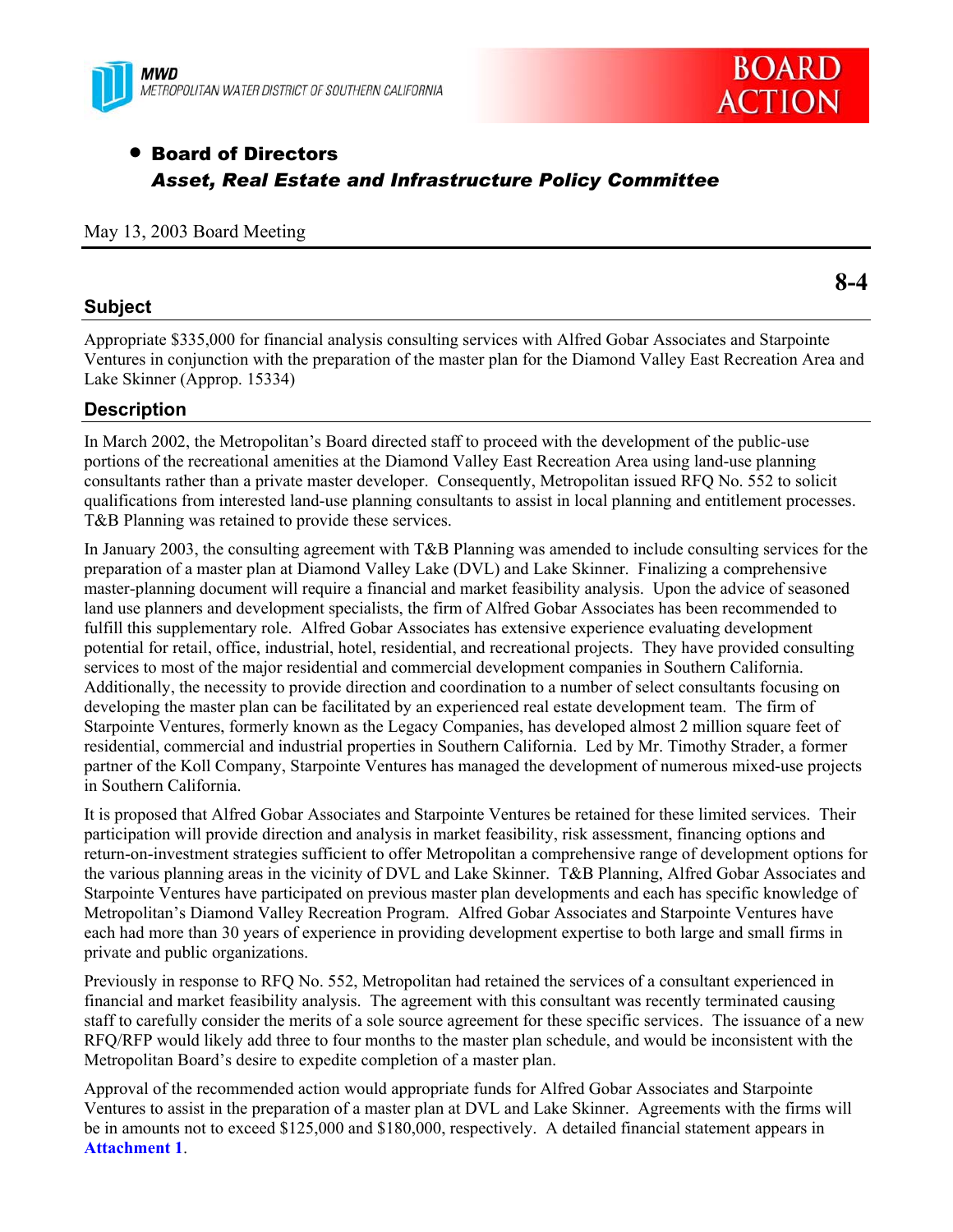# **Policy**

Metropolitan Water District Administrative Code § 5108: Capital Project Appropriation

Metropolitan Water District Administrative Code § 8117: Professional and Technical Consultants

# **California Environmental Quality Act (CEQA)**

CEQA determination for Option #1:

The proposed action is exempt under the provisions of CEQA and the State CEQA Guidelines, since an agreement would be executed for financial and market feasibility analysis consulting services only. That is, the proposed action would involve only the development of a conceptual plan, from a financial and market feasibility perspective, associated with feasibility and planning studies for possible future actions, as well as basic data collection and resource evaluation activities which do not result in a serious or major disturbance to an environmental resource. These activities may be strictly for information gathering purposes, or as part of a study leading to actions, which a public agency has not yet approved, adopted, or funded. As such, this proposed action qualifies under a feasibility and planning studies exemption (Section 15262 of the State CEQA Guidelines) and a categorical exemption (Class 6, Section 15306 of the State CEQA Guidelines).

The CEQA determination is: Determine that pursuant to CEQA, the proposed action qualifies under both feasibility and planning studies exemption and a categorical exemption (Class 15262 and Class 6, Section 15306 of the State CEQA Guidelines).

CEQA determination for Option #2:

None required

## **Board Options/Fiscal Impacts**

#### **Option #1**

Adopt the CEQA determination and increase Appropriation 15334 by \$335,000 to a total of \$18.847 million. **Fiscal Impact:** \$335,000 in unbudgeted CIP funds. This is an unbudgeted item and should increase the total program estimate. However, the total program estimate has not been increased at the request of the Board Committee's direction in March 2003.

#### **Option #2**

Do not fund this agreement and instead undertake an RFQ/RFP process to find other suitable development consulting firms. This process could potentially delay completion of the master plan. **Fiscal Impact:** Unknown

## **Staff Recommendation**

Option #1

*Roy L. Wolfe* 

4/30/2003 *Date*

*Manager, Corporate Resources* 

4/30/2003 *Date*

*Ronald R. Gastelum Chief Executive Officer* 

**Attachment 1 – Financial Statement for Diamond Valley East Recreation Program**  BLA #2201